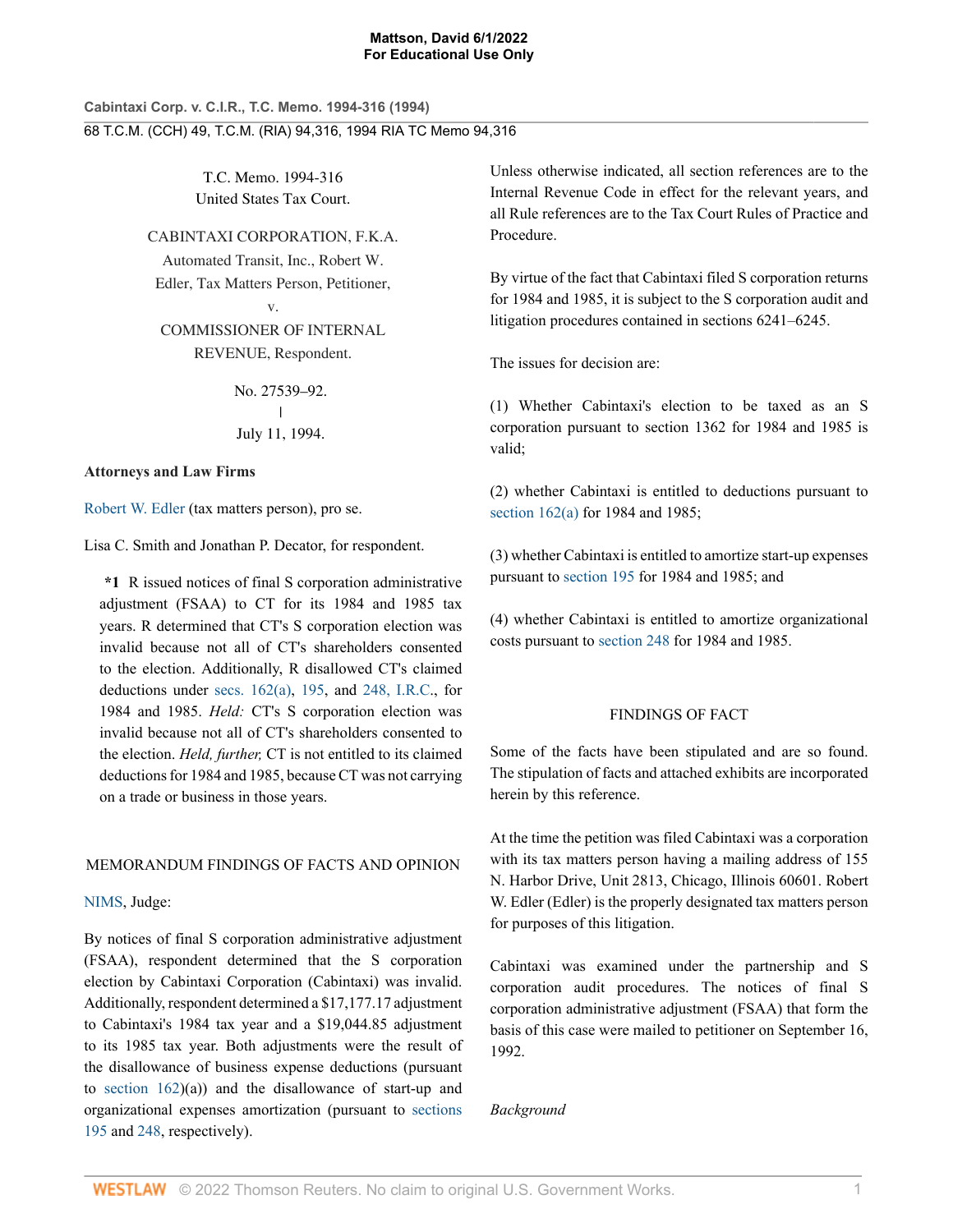**Cabintaxi Corp. v. C.I.R., T.C. Memo. 1994-316 (1994)**

68 T.C.M. (CCH) 49, T.C.M. (RIA) 94,316, 1994 RIA TC Memo 94,316

E. Henry Lamkin, Jr. (Lamkin) is a medical doctor who practiced medicine on a part-time basis from 1966 until 1985. Lamkin formed and ran a small publishing company from 1966 until 1991. Lamkin was also a partner in a home health care business from 1983 through 1985.

In addition to his professional and business careers, Lamkin also served in the Indiana General Assembly from 1966 until 1982. Lamkin served as Chairman of the Public Safety Committee during his first term. Throughout his General Assembly tenure Lamkin served on several transportationrelated commissions and committees and assisted in passing legislation related to public transportation issues. It was through his work with the various commissions and committees that Lamkin became aware that the City of Indianapolis was interested in developing two public transportation projects, one of which conceptualized utilizing an "automated transit system".

**\*2** An automated transit system provides origin-todestination service without intermediate stops. The cars are computer-programmed, which eliminates the need for drivers. The cars are deployed on a grid system and are electrically powered. The cars used in an automated system generally hold from one to four passengers. A passenger's ticket contains information relevant to the passenger's origin and destination stations. This information is fed into the computer which deploys a car to pick up the passenger, and programs the car to deliver the passenger by using the most expeditious route through the grid system.

Lamkin considered the Indianapolis projects as an opportunity to continue to serve the people of Indiana and to make a profit for himself by pursuing them from a business perspective instead of from a political perspective. In 1980, in an effort to take advantage of the perceived opportunity, Lamkin resigned from each of his transportationrelated commissions and announced that he would not seek re-election in 1982.

At about the same time, Lamkin decided to form Cabintaxi. Lamkin consulted Edler, a corporate attorney, and Lamkin's brother-in-law at that time, and incorporated Cabintaxi under Delaware law on July 17, 1981, as "Automated Transit, Inc." Cabintaxi's name was later changed to "Cabintaxi Corporation". Cabintaxi was formed for the stated purpose of selling, building, installing, and maintaining an automated transportation system. Cabintaxi was organized with 10,000 shares of authorized stock. Lamkin was issued 5,000 shares on July 17, 1981, and at that time he was the sole shareholder.

On July 17, 1981, Cabintaxi's Board of Directors consisted of two individuals, Lamkin and Edler. For the next two years, Cabintaxi, mainly through Lamkin's efforts, investigated opportunities for creating and deploying automated transit systems. Initially, Lamkin had hoped to form an alliance with an individual who was developing an automated transportation system. It was only after lengthy meetings with this individual that Lamkin realized that no alliance would be formed.

When this attempted alliance failed, Lamkin began to consider restructuring Cabintaxi. In August of 1983, Lamkin and Edler met with Richard D. Doyle (Doyle) and Jack H. Irving (Irving) about the restructuring. Lamkin and Doyle had previously worked together on transportation issues while both were serving in the Indiana General Assembly. Lamkin and Irving met through their involvement with the Advanced Transit Association Board. The individuals agreed that Cabintaxi should continue to pursue the Indianapolis projects and that Doyle, Irving, and Edler would become shareholders of Cabintaxi.

On August 15, 1983, resolutions were adopted by Cabintaxi's shareholder (Lamkin) and Board of Directors (Lamkin and Edler) to increase the number of directors from two to four. Lamkin and Edler were to continue as directors, and Doyle and Irving were to become the two new directors.

**\*3** On August 15, 1983, the following preambles and resolutions were adopted by Cabintaxi's shareholder (Lamkin) and Board of Directors (Lamkin, Edler, Doyle, and Irving).

We, the undersigned, being the sole stockholder and all of the directors of Automated Transit, Inc., a Delaware corporation, pursuant to Sections 141(f) and 228 of the General Corporation Law of the State of Delaware, do hereby consent to the adoption of, and do hereby adopt, the following resolutions:

WHEREAS, it is deemed to be in the best interest of this corporation to increase the total number of shares of stock that this corporation is authorized to issue; and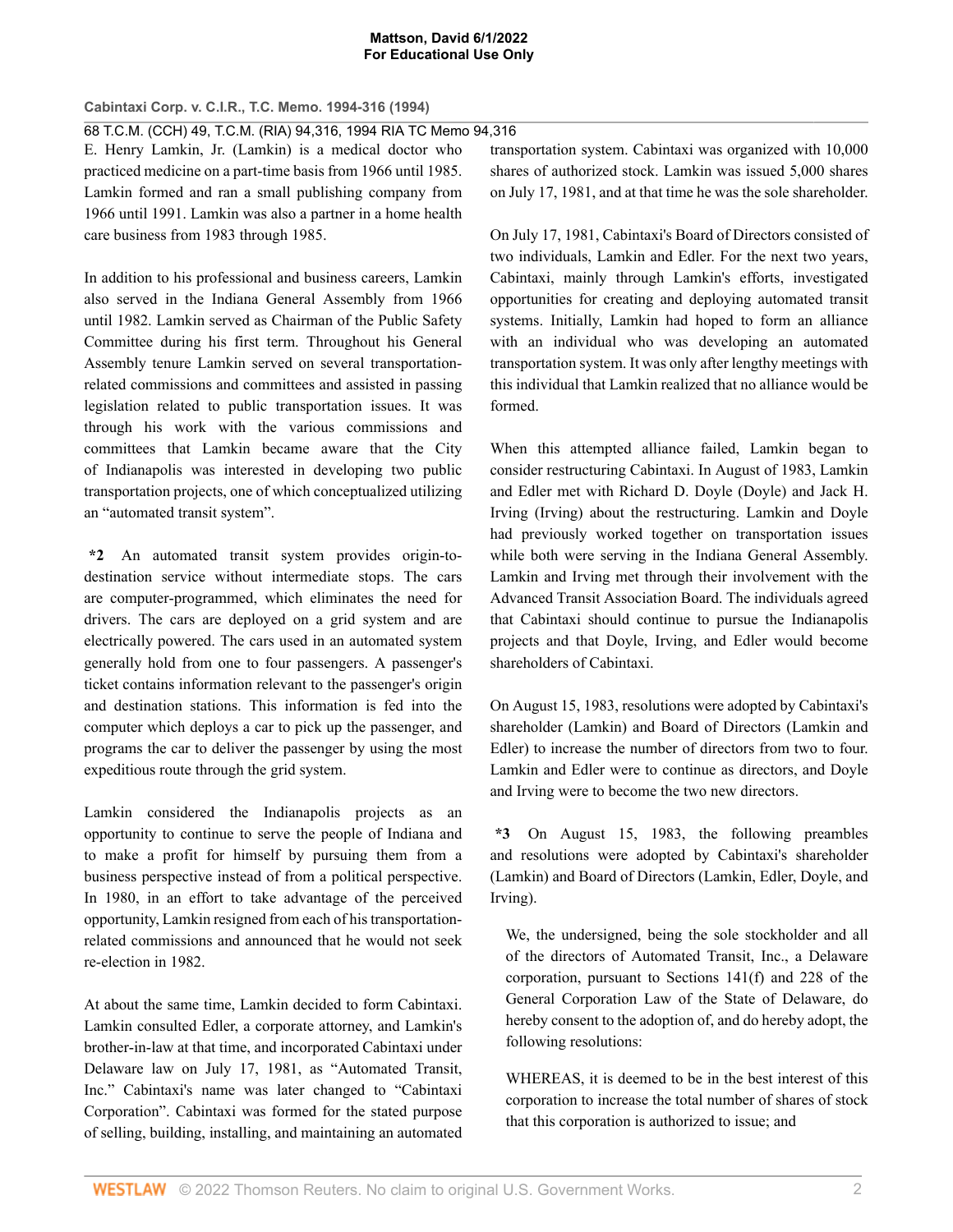| Cabintaxi Corp. v. C.I.R., T.C. Memo. 1994-316 (1994)                                                                                            |                                   |
|--------------------------------------------------------------------------------------------------------------------------------------------------|-----------------------------------|
| 68 T.C.M. (CCH) 49, T.C.M. (RIA) 94,316, 1994 RIA TC Memo 94,316                                                                                 |                                   |
| WHEREAS, it is deemed to be in the best interest of this                                                                                         |                                   |
| corporation to offer and sell 145,000 shares of common                                                                                           |                                   |
| stock of this corporation.                                                                                                                       |                                   |
| NOW, THEREFORE, BE IT RESOLVED, that Article<br>Fourth of the Certificate of Incorporation of this<br>corporation be amended to read as follows: | <b>FURTHER I</b><br>stock of this |

"FOURTH: The total number of shares of stock that the corporation

is authorized to issue is one million (1,000,000) shares, all classified as Common Stock with a par value of ten cents (\$.10) per share."

RESOLVED, that 145,000 shares of common corporation be issued and sold to the following directors and officers of this corporation at a price of ten cents per share (\$.10).

|                        | <b>Number of</b> | <b>Total</b> |
|------------------------|------------------|--------------|
| <b>Shareholder</b>     | <b>Shares</b>    | <b>Price</b> |
| E.H. Lamkin, Jr., M.D. | 43,750           | \$4,375      |
| Jack H. Irving         | 48,750           | 4,875        |
| Richard D. Doyle       | 37,500           | 3,750        |
| Robert W. Edler        | 15,000           | 1,500        |

FURTHER RESOLVED, that additional shares of common stock of this corporation shall be issued to each of the foregoing shareholders at a price of \$.10 (ten cents) per share to the extent of any additional cash contributed by them to the capital of this corporation, provided that the total number of shares to be so issued and sold for cash shall not exceed 500,000 without further authorization by this board of directors.

FURTHER RESOLVED, that all of the above shares of stock, when issued, shall be fully paid and nonassessable.

FURTHER RESOLVED, that all stock of this corporation issued for cash or property shall be Section 1244 Stock as defined by the Internal Revenue Code, as amended.

FURTHER RESOLVED, that the proper directors and officers of this corporation be, and they hereby are, authorized and directed to execute in the name of and on behalf of this corporation a Certificate of Amendment to the Certificate of Incorporation and such other documents as shall be necessary and proper to carry out the intent and purpose of the foregoing resolution and

to take all other actions and incur expenses and costs which the officers in their sole discretion shall deem reasonable, necessary and proper to carry out the intent and purpose of the foregoing resolutions.

Cabintaxi did not enter into formal written subscription agreements for the shares of stock with any of the four individuals. There was an understanding among the individuals that each would begin to make payments as they were able.

**\*4** On October 11, 1983, Cabintaxi filed a Certificate of Amendment to the Certificate of Incorporation with the Delaware Secretary of State increasing the authorized shares of Cabintaxi to 1,000,000.

On November 11, 1983, Lamkin executed Form 2553, Election by a Small Business Corporation, on Cabintaxi's behalf with a stated effective date of January 1, 1984. Form 2553 listed Lamkin as its sole shareholder. Respondent received the form on November 22, 1983, and accepted and filed it on January 25, 1984. Irving purchased his stock through a series of four installment payments as follows: July 14, 1983, \$1,625; August 19, 1983, \$1,625; March 17, 1984, \$812.50; and March 28, 1984, \$812.50. The record does not indicate how or when the other three individuals paid for their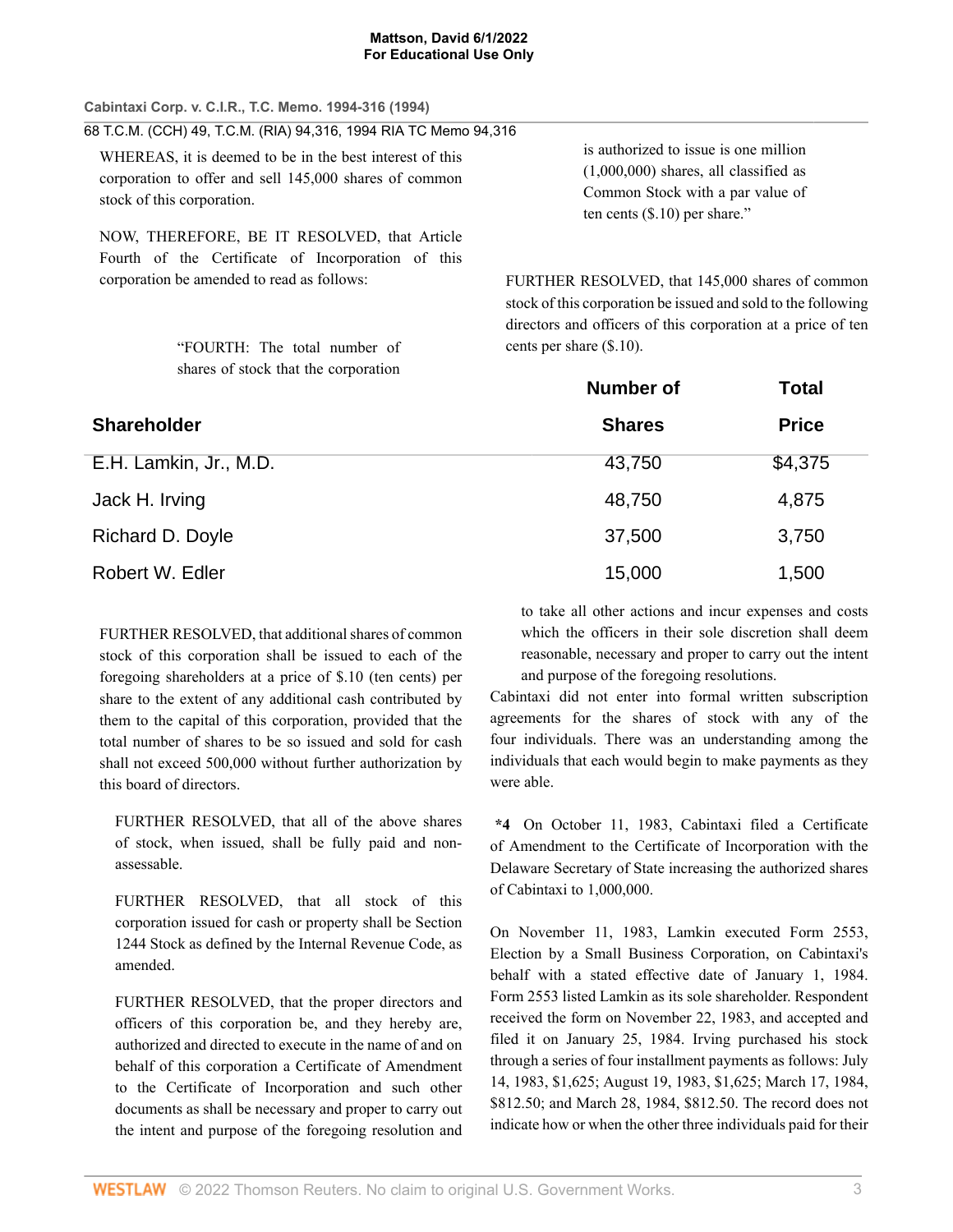**Cabintaxi Corp. v. C.I.R., T.C. Memo. 1994-316 (1994)** 68 T.C.M. (CCH) 49, T.C.M. (RIA) 94,316, 1994 RIA TC Memo 94,316 stock but each had paid for at least part of his stock by the time the Form 2553 was signed and filed. The stock certificates for the additional 145,000 shares of stock were dated on March 1, 1984.

Cabintaxi's restructuring plans included forming an alliance with a German company that had developed an automated transit system. Sometime in the fall of 1983, Cabintaxi began an association with Messerschmitt–Bolkow–Blohm (MBB) a German company. MBB working in conjunction with Mannesmann Demag Fordertechnik (Demag) developed an automated transit system known as the Cabintaxi System (Cabintaxi) and the Cabinlift System (Cabinlift) (collectively, the System) for the Ministry of Research and Technology of the Federal Republic of Germany (Germany) in the early 1970s. Cabintaxi is similar to a commuter rail system. Cabinlift is similar to a horizontal elevator. MBB had developed the passenger vehicles as well as the guidance and control systems. Demag had developed the overhead steel guideway. Although Cabintaxi was developed and tested, it was never actually placed in service. A Cabinlift has been operating at a hospital in Ziegenhain, Germany, since 1976.

Cabintaxi and MBB's association resulted, on February 9, 1984, in MBB authorizing Cabintaxi to market the System within the United States and Canada. Cabintaxi wanted ultimately to purchase the System, and to this end it entered into negotiations with MBB on February 9, 1984. On August 1, 1985, Cabintaxi and MBB entered into a Sale and Cooperation Agreement, wherein MBB, having acquired all rights to the System from Demag, would sell all of its ownership rights in the System to Cabintaxi, while retaining some licensing rights. Cabintaxi failed to make any payments under the contract and subsequently lost it.

Cabintaxi attempted to sell Cabintaxi to the City of Indianapolis throughout 1984 and 1985. Although the City was interested in Cabintaxi, Cabintaxi was unable to sell it to the City during 1984 and 1985.

Throughout 1984 and 1985, Cabintaxi's officers pursued many leads for potential automated transportation projects in America. Cabintaxi did not maintain an office; instead its officers worked out of their offices and homes and remained in telephone contact with one another. Cabintaxi's Forms 1120S did not include a deduction for wages or salaries in either 1984 or 1985.

**\*5** Leads were pursued at the Mayo Clinic, the Cleveland Clinic, and the Indiana University Medical Center. The officers also pursued leads at La Guardia airport, the St. Louis airport, and at Boeing Corporation. Other leads were pursued with the Cities of Cincinnati, Denver, Los Angeles, Atlanta, Ft. Lauderdale, South Bend and Rosemont, Illinois. None of these leads resulted in Cabintaxi's selling, building, installing, or maintaining an automated transportation system in 1984 or 1985.

As a part of its marketing effort, Cabintaxi utilized an expensive multi-media presentation which included two slide projectors, a movie projector and a sound system, all regulated by computer. Cabintaxi engaged Showmasters of Indianapolis to prepare the presentation and to run it each time it was shown. Neither Cabintaxi's 1984 nor 1985 Form 1120S reflected a deduction for the expenses relating to Showmasters.

Sometime in 1985, Marsden Burger (Burger) became a shareholder of Cabintaxi. Burger had previously worked approximately 20 years in the mass transportation field and had previously worked on the System for Demag. In July 1985, a financial arrangement was reached between MBB, Cabintaxi, and Burger whereby Burger would work for Cabintaxi marketing the System, and MBB would underwrite Burger's salary. On August 1, 1985, Burger was elected Cabintaxi's president and one of its directors.

Sometime in 1985, Gregory Holcombe (Holcombe) became associated with Cabintaxi and served as Assistant to the President.

For its 1981 and 1982 tax years, Cabintaxi did not file any Federal income tax returns.

For its 1983 tax year, Cabintaxi filed a Form 1120, U.S. Corporation Income Tax Return, on June 25, 1984. Cabintaxi reported no income and no deductions. On Schedule L, Balance Sheets, Cabintaxi listed its capital stock at the beginning of 1983 as \$500. Cabintaxi listed its capital stock at the end of 1983 as \$10,150.

For its 1984 tax year, Cabintaxi filed a Form 1120S, U.S. Income Tax Return for an S Corporation, on September 20, 1985. On Schedule L, Balance Sheets, Cabintaxi listed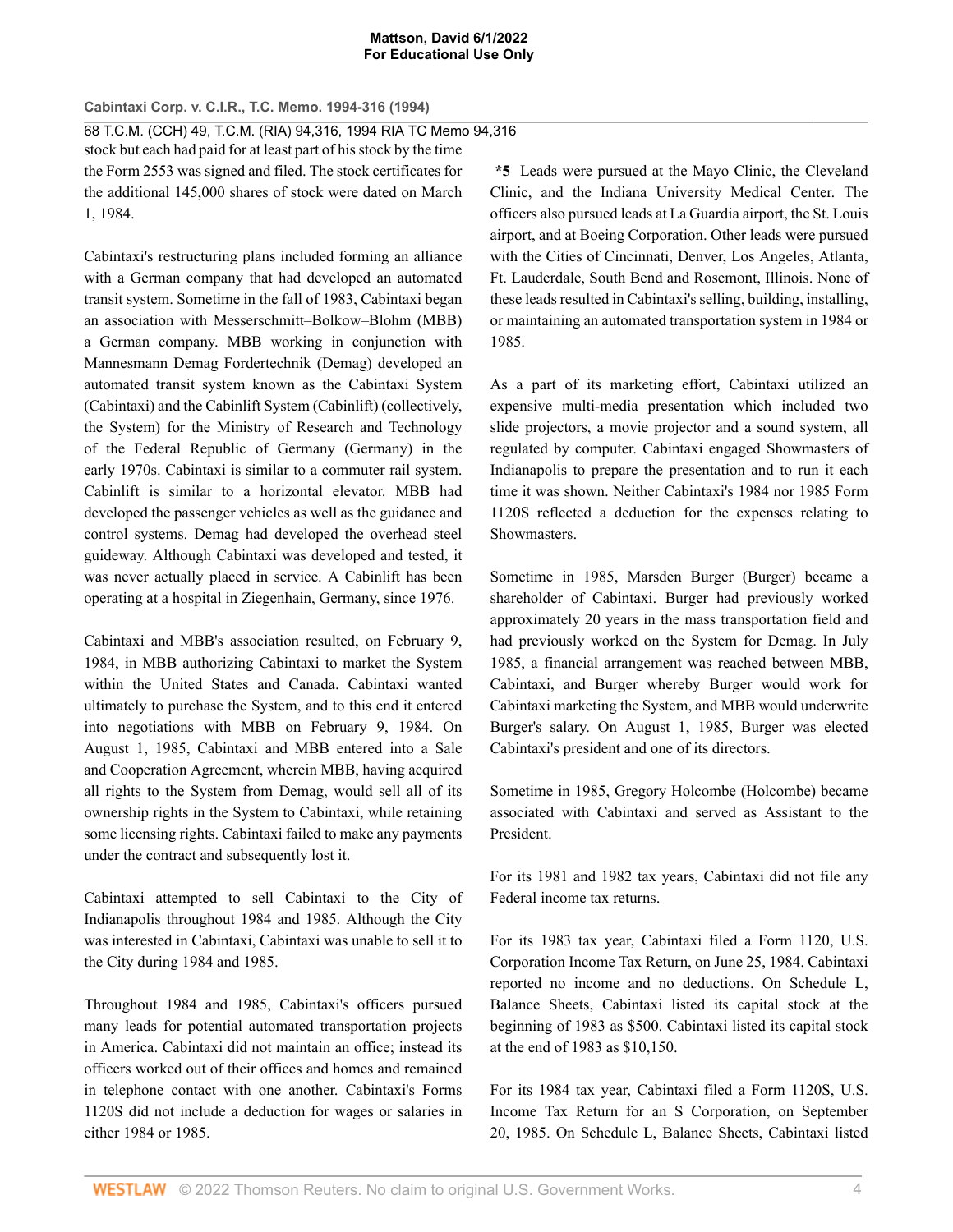| Cabintaxi Corp. v. C.I.R., T.C. Memo. 1994-316 (1994)                                                                                                                                 |                                                                                                                          |
|---------------------------------------------------------------------------------------------------------------------------------------------------------------------------------------|--------------------------------------------------------------------------------------------------------------------------|
| 68 T.C.M. (CCH) 49, T.C.M. (RIA) 94,316, 1994 RIA TC Memo 94,316                                                                                                                      |                                                                                                                          |
| its capital stock at the beginning of the year as \$10,150.<br>Cabintaxi listed its capital stock at the end of the year as<br>\$25,400. Attached to Cabintaxi's 1984 Form 1120S were | Statement 1 listed Cabintaxi's deductions taken on line 22 of<br>its Form 1120S. Cabintaxi's deductions were as follows: |
| two statements labeled "Statement 1" and "Statement 2."<br><b>Franchise Tax</b>                                                                                                       | \$55.45                                                                                                                  |
| Travel                                                                                                                                                                                | 8,257.74                                                                                                                 |
| Telephone                                                                                                                                                                             | 1,704.85                                                                                                                 |
| <b>Replication &amp; Postage</b>                                                                                                                                                      | 2,551,53                                                                                                                 |
| Legal Fees                                                                                                                                                                            | 1,550.25                                                                                                                 |
| <b>Miscellaneous</b>                                                                                                                                                                  | 1,235.75                                                                                                                 |
| Subcriptions [sic]                                                                                                                                                                    | 45.00                                                                                                                    |
| <b>Amortization of Start-up Costs</b>                                                                                                                                                 | 1,776.60                                                                                                                 |
| <b>Total Deductions</b>                                                                                                                                                               | \$17,177.17                                                                                                              |

Statement 2 constituted Cabintaxi's election to amortize its organizational expenses pursuant to [section 248](http://www.westlaw.com/Link/Document/FullText?findType=L&pubNum=1012823&cite=26USCAS248&originatingDoc=I06017726b5f311d9bdd1cfdd544ca3a4&refType=LQ&originationContext=document&vr=3.0&rs=cblt1.0&transitionType=DocumentItem&contextData=(sc.UserEnteredCitation)) and its startup expenses pursuant to [section 195](http://www.westlaw.com/Link/Document/FullText?findType=L&pubNum=1012823&cite=26USCAS195&originatingDoc=I06017726b5f311d9bdd1cfdd544ca3a4&refType=LQ&originationContext=document&vr=3.0&rs=cblt1.0&transitionType=DocumentItem&contextData=(sc.UserEnteredCitation)). Cabintaxi's return stated that Cabintaxi's business began in January, 1984. Cabintaxi listed the following amounts as organizational expenditures:

| <b>Incorporation Costs</b>                                             | 1982 | \$294.25   |  |
|------------------------------------------------------------------------|------|------------|--|
| <b>Incorporation Costs</b>                                             | 1983 | 220.85     |  |
| <b>Legal Expenses</b>                                                  | 1983 | 871.47     |  |
|                                                                        |      | \$1,386.57 |  |
| *6 Cabintaxi listed the following amounts as start-up<br>expenditures: |      |            |  |
| <b>Franchise Tax</b>                                                   | 1982 | \$64.79    |  |
| <b>Franchise Tax</b>                                                   | 1983 | 132.71     |  |
| Travel                                                                 | 1983 | 5,025.65   |  |
| Telephone                                                              | 1983 | 1,406.72   |  |
| Postage &                                                              |      |            |  |
| Reproduction                                                           | 1983 | 653.92     |  |
| Misc. Expenses                                                         | 1982 | 22.52      |  |
| Misc. Expenses                                                         | 1983 | 190.02     |  |
|                                                                        |      | \$7,496.33 |  |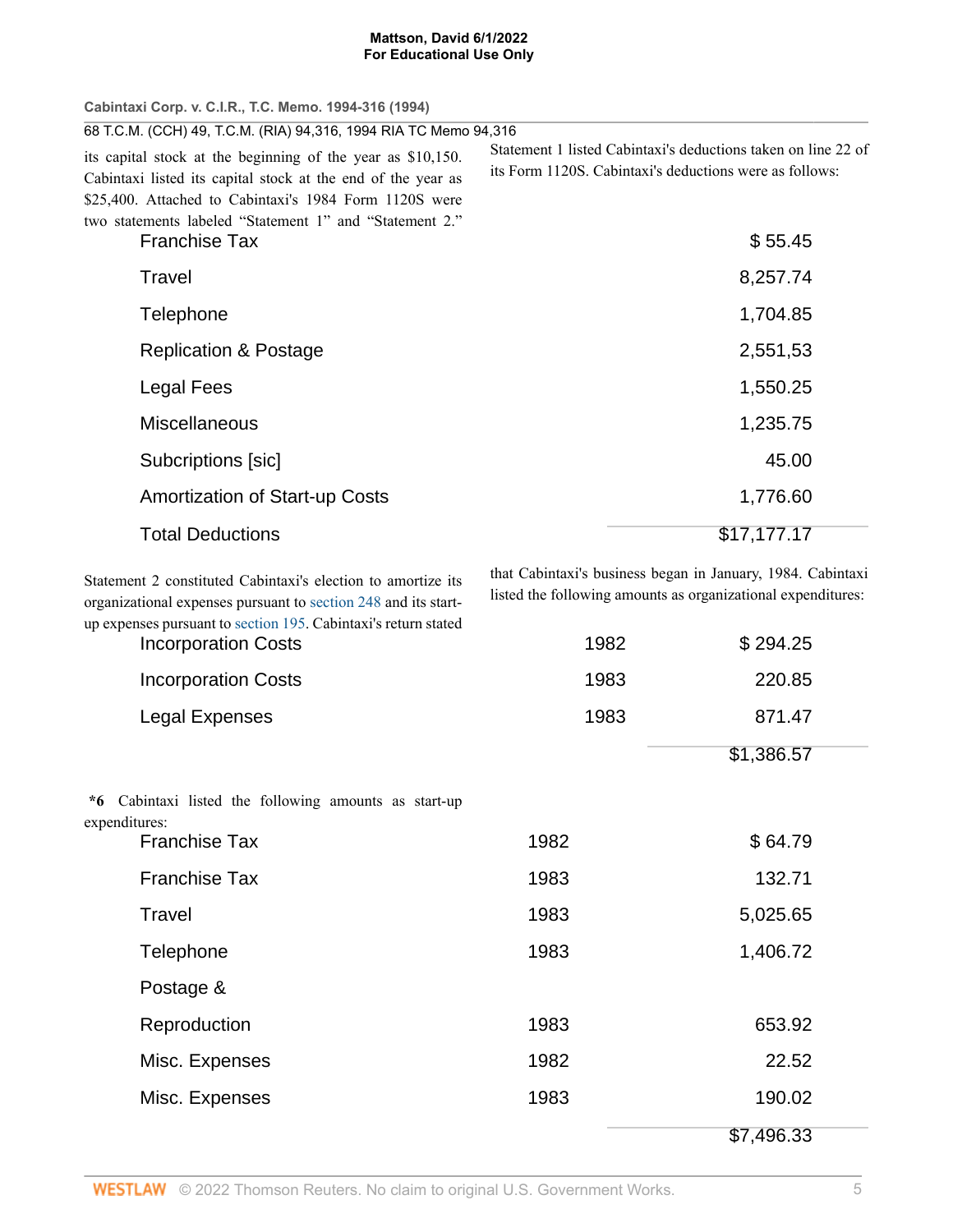**Cabintaxi Corp. v. C.I.R., T.C. Memo. 1994-316 (1994)** 68 T.C.M. (CCH) 49, T.C.M. (RIA) 94,316, 1994 RIA TC Memo 94,316

# Total Start-up &

# Organization Expenses  $$8,882.90$

Cabintaxi elected to amortize its total organizational costs and start-up expenditures of \$8,882.90 over 60 months, which resulted in Cabintaxi's amortizing \$1,776.60 in 1984. This amount was shown on Cabintaxi's Statement 1 as "Amortization of Start-up Costs" with no indication that the amount also included amortized organizational costs.

Cabintaxi's stock record book listed Irving's stock as being issued to Jack H. Irving and Florence Irving, Husband and Wife as community property. The stock record book listed Doyle's stock as being issued to Richard D. Doyle and Nancy E. Doyle, as joint tenants with right of survivorship.

Respondent's FSAA dated September 16, 1992, disallowed Cabintaxi's claimed deductions of \$17,177.17 for 1984. The FSAA listed two reasons for the disallowance; namely, (1) Cabintaxi was not engaged in a trade or business in 1984, and (2) all expenditures made by Cabintaxi in 1984 were nondeductible preopening expenses. Respondent In 1984, Cabintaxi reported no income and claimed deductions totaling \$17,177.17 which resulted in a loss of the same amount. This loss was distributed among Cabintaxi's shareholders as reported on Schedules K–1 attached to Cabintaxi's 1984 Form 1120S. The Schedules K–1 reflected the following percentage of ownership:

| Lamkin | 32.5 percent |
|--------|--------------|
| Irving | 32.5 percent |
| Doyle  | 25 percent   |
| Edler  | 10 percent   |

also disallowed Cabintaxi's distribution of its loss to its shareholders, stating that Cabintaxi did not make a valid election to be taxed as an S corporation in 1984.

For its 1985 tax year, Cabintaxi filed Form 1120S on March 19, 1986. On Schedule L, Balance Sheets, Cabintaxi listed its capital stock at the beginning of the year as \$25,400. Cabintaxi listed its capital stock at the end of the year as \$41,925. Attached to Cabintaxi's 1985 Form 1120S was "Statement 1", which listed Cabintaxi's deductions taken on line 22 of the form. Cabintaxi's deductions were as follows:

| <b>Franchise Tax</b>        | \$20.72  |
|-----------------------------|----------|
| Travel                      | 9,248.62 |
| Telephone                   | 1,683.33 |
| Postage                     | 687.28   |
| <b>Legal Fees</b>           | 2,769.63 |
| Miscellaneous               | 1,149.86 |
| Republication               | 692.81   |
| <b>Secretarial Services</b> | 1,016.00 |
| Amortization of Org. &      |          |
| <b>Start-up Costs</b>       | 1,776.60 |
|                             |          |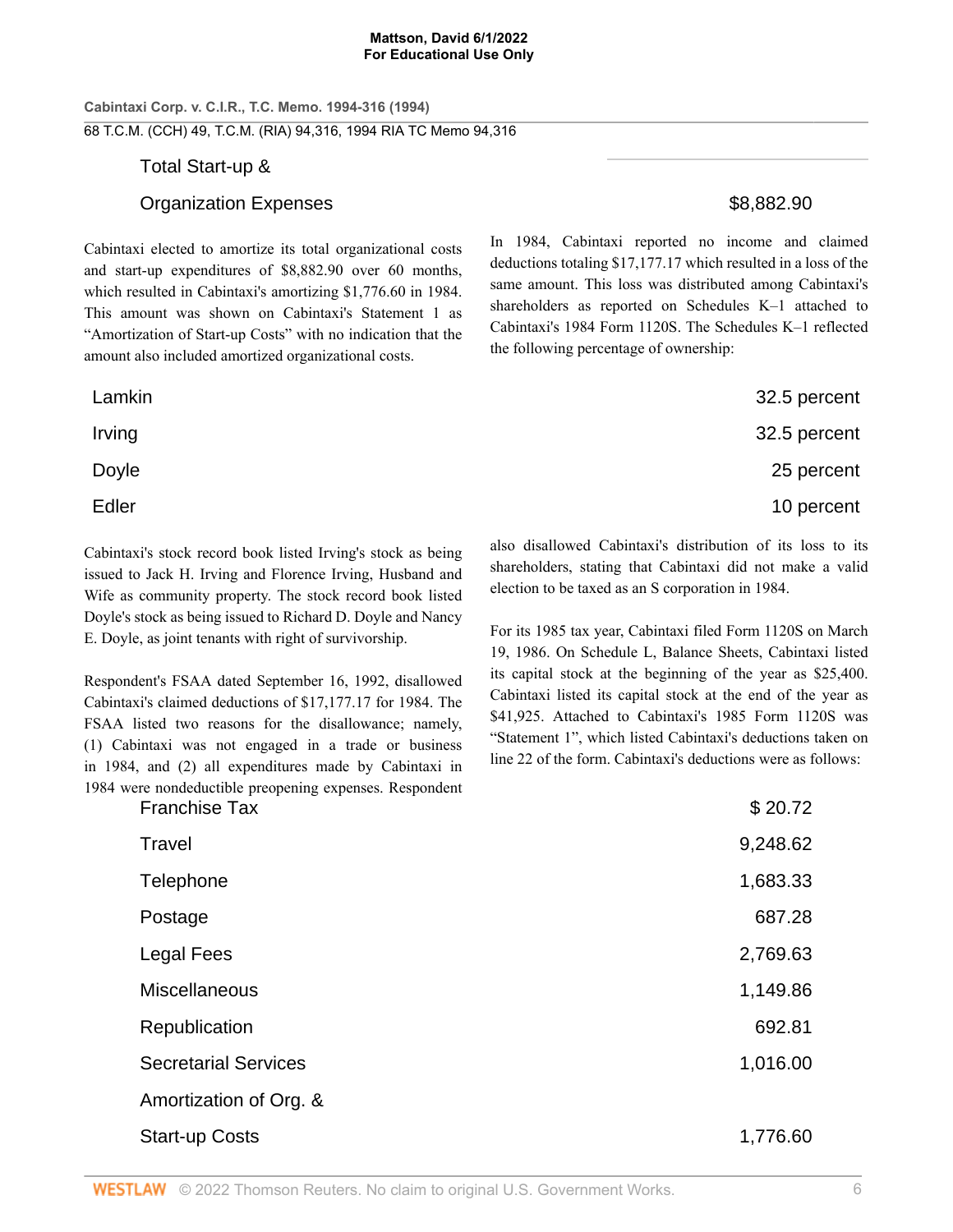**Cabintaxi Corp. v. C.I.R., T.C. Memo. 1994-316 (1994)** 68 T.C.M. (CCH) 49, T.C.M. (RIA) 94,316, 1994 RIA TC Memo 94,316

# \$19,044.85

In 1985, Cabintaxi reported no income and claimed total deductions of \$19,044.85 which resulted in a loss of the same amount. This loss was distributed among Cabintaxi's shareholders as reported on Schedules K–1 attached to Cabintaxi's 1985 Form 1120S. The Schedules K–1 reflect the following percentage of ownership:

| Lamkin             | 26 percent |
|--------------------|------------|
| Irving             | 26 percent |
| Doyle              | 20 percent |
| <b>Burger</b>      | 20 percent |
| Edler              | 4 percent  |
| <b>Nancy Edler</b> | 4 percent  |

**\*7** Respondent's FSAA dated September 16, 1992, disallowed Cabintaxi's claimed deductions of \$19,044.85 for 1985. The FSAA listed two reasons for the disallowance; namely, (1) Cabintaxi was not engaged in a trade or business in 1985, and (2) all expenditures made by Cabintaxi in 1985 were non-deductible pre-opening expenses. Respondent also disallowed Cabintaxi's distribution of its loss to its shareholders, stating that Cabintaxi did not make a valid election to be taxed as an S corporation in 1985.

# OPINION

We begin by considering whether Cabintaxi's election to be taxed as an S corporation in 1984 and 1985 is valid.

The provisions of subchapter S were enacted in 1958 for the purpose of allowing businesses to select their legal forms free of undue tax influence. Technical Amendments Act of 1958, [Pub.L. 85–866, 72 Stat. 1606](http://www.westlaw.com/Link/Document/FullText?findType=l&pubNum=1077005&cite=UUID(Iee553f10e4-8f11d8b7970-0065b696d43)&originatingDoc=I06017726b5f311d9bdd1cfdd544ca3a4&refType=SL&originationContext=document&vr=3.0&rs=cblt1.0&transitionType=DocumentItem&contextData=(sc.UserEnteredCitation)); S.Rept. 1983, 85th Cong., 2d Sess. [\(1958\), 1958–3 C.B. 922, 1008](http://www.westlaw.com/Link/Document/FullText?findType=Y&serNum=0315123979&pubNum=0001041&originatingDoc=I06017726b5f311d9bdd1cfdd544ca3a4&refType=CA&fi=co_pp_sp_1041_1008&originationContext=document&vr=3.0&rs=cblt1.0&transitionType=DocumentItem&contextData=(sc.UserEnteredCitation)#co_pp_sp_1041_1008). Subchapter S (sections 1361 through 1379) allows a small business corporation to elect to be exempt from corporate income taxes with the corporation's earnings and losses being passed through to its shareholders. Thus it is the shareholders who bear the responsibility of the corporation's income tax consequences. Congress mandated that each shareholder must manifest his assent to assume this responsibility by consenting to the corporation's election to be treated as a subchapter S corporation. Sec. 1362(a).

In 1983, section 1362(a) provided in pertinent part:

(1) In general.—\* \* \* a small business corporation may elect, in accordance with the provisions of this section, to be an S corporation.

(2) All shareholders must consent to election.—An election under this subsection shall be valid only if all persons who are shareholders in such corporation on the day on which such election is made consent to such election.

In the instant case, petitioner and respondent disagree over whether all of Cabintaxi's shareholders consented to its subchapter S election.

Petitioner's principal argument is that from July 17, 1981, until March 1, 1984, Lamkin was Cabintaxi's sole shareholder and only his consent was necessary to the election that was made on November 11, 1983. Petitioner argues that even though Lamkin, Irving, Doyle, and Edler had begun to make installment payments toward the purchase of their respective portions of the additional 145,000 shares of stock prior to November 11, 1983, Irving, Doyle, and Edler did not become shareholders until March 1, 1984, when Cabintaxi entered them in the corporate stock record book. Petitioner cites *[Mead](http://www.westlaw.com/Link/Document/FullText?findType=Y&serNum=1941121714&pubNum=0000350&originatingDoc=I06017726b5f311d9bdd1cfdd544ca3a4&refType=RP&originationContext=document&vr=3.0&rs=cblt1.0&transitionType=DocumentItem&contextData=(sc.UserEnteredCitation)) Corp. v. Commissioner,* [116 F.2d 187 \(3d Cir.1940\),](http://www.westlaw.com/Link/Document/FullText?findType=Y&serNum=1941121714&pubNum=0000350&originatingDoc=I06017726b5f311d9bdd1cfdd544ca3a4&refType=RP&originationContext=document&vr=3.0&rs=cblt1.0&transitionType=DocumentItem&contextData=(sc.UserEnteredCitation)) revg. [38](http://www.westlaw.com/Link/Document/FullText?findType=Y&serNum=1938000148&pubNum=0000165&originatingDoc=I06017726b5f311d9bdd1cfdd544ca3a4&refType=RP&originationContext=document&vr=3.0&rs=cblt1.0&transitionType=DocumentItem&contextData=(sc.UserEnteredCitation))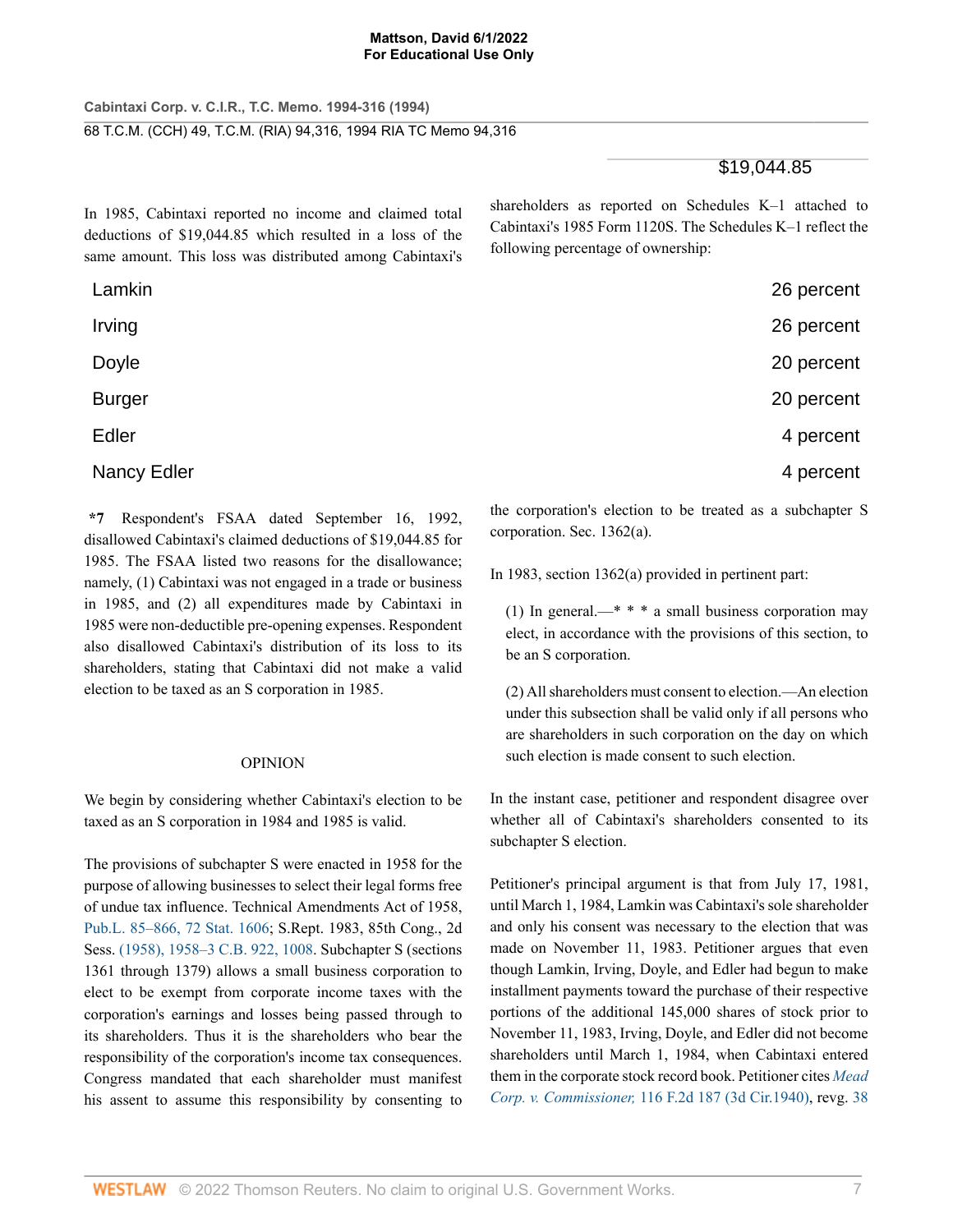**Cabintaxi Corp. v. C.I.R., T.C. Memo. 1994-316 (1994)**

68 T.C.M. (CCH) 49, T.C.M. (RIA) 94,316, 1994 RIA TC Memo 94,316 [B.T.A. 687 \(1938\)](http://www.westlaw.com/Link/Document/FullText?findType=Y&serNum=1938000148&pubNum=0000165&originatingDoc=I06017726b5f311d9bdd1cfdd544ca3a4&refType=RP&originationContext=document&vr=3.0&rs=cblt1.0&transitionType=DocumentItem&contextData=(sc.UserEnteredCitation)), and *[Pacific National Bank v. Eaton,](http://www.westlaw.com/Link/Document/FullText?findType=Y&serNum=1891180231&pubNum=0000780&originatingDoc=I06017726b5f311d9bdd1cfdd544ca3a4&refType=RP&originationContext=document&vr=3.0&rs=cblt1.0&transitionType=DocumentItem&contextData=(sc.UserEnteredCitation))* 141 [U.S. 227 \(1891\)](http://www.westlaw.com/Link/Document/FullText?findType=Y&serNum=1891180231&pubNum=0000780&originatingDoc=I06017726b5f311d9bdd1cfdd544ca3a4&refType=RP&originationContext=document&vr=3.0&rs=cblt1.0&transitionType=DocumentItem&contextData=(sc.UserEnteredCitation)), to support its position.

Neither case cited by petitioner is apposite. In *Mead Corp.* the appellate court rejected the Commissioner's attempt to impute ownership of a wholly owned subsidiary to the shareholders of the parent for purposes of the surtax imposed upon certain individuals by section 12(a) of the Revenue Act of 1928, ch. 852, tit. I, 45 Stat. 791. *Pacific National Bank* held that a shareholder of a bank could not avoid the status of "shareholder" simply by failing to call for and obtain the stock certificate being held for her by the bank. Each case contains a reference to "record owner", which petitioner seizes upon out of context, but which has no relevance to petitioner's position in this case.

**\*8** Neither party denies that Lamkin, Irving, Doyle, and Edler had each paid at least part of the purchase price of the stock to which he was entitled by November 11, 1983, the date on which Lamkin alone signed the subchapter S consent form which was filed with and accepted by the IRS. But petitioner argues that because the names of Irving, Doyle, and Edler were not entered upon Cabintaxi's stock record book until March 1, 1984, they were not shareholders until that time, and consequently were not required to sign consents.

We do not believe that the requirements of section 1362 can be avoided by the simple expedient of not issuing stock certificates or entering the names of persons otherwise entitled to stock in the stock record book. As reflected in our findings of fact, Schedule L, Balance Sheets, of Cabintaxi's Form 1120S for 1983 reflected capital of \$500 at the beginning of the year and \$10,150 at the close of the year. Since the additional shares to which Lamkin was entitled by virtue of a resolution adopted by the board of directors on August 15, 1983, were to cost him \$4,375, the additional capital obviously came from the other shareholders. To the extent, at least, that the shareholders other than Lamkin had made capital contributions to Cabintaxi at the time Lamkin signed the Consent, they were equity owners at that time whether or not stock certificates had actually been issued to them.

In addition, we note that petitioner's position that Lamkin was Cabintaxi's only shareholder until March 1, 1984, is inconsistent with the Schedules K–1 attached to Cabintaxi's 1984 Form 1120S. Section  $1377(a)(1)$  provides that a shareholder's pro rata share of S corporation items is to be determined by assigning an equal portion of such items to each day of the taxable year and then pro rating each day's amount to the shares outstanding on such day. In order to effectuate this requirement, the instructions to the 1984 Form 1120S require that the Schedules K–1 show each shareholder's "weighted" percentage stock holding during the taxable year. These percentages are used to allocate the S corporation items among the shareholders. The instructions provide a clear method for determining this weighted percentage.

The ownership percentages shown on the Schedules K– 1 prepared by Cabintaxi for 1984 equal the ownership percentages in the corporation after the acquisition by Lamkin, Irving, Doyle, and Elder of the 145,000 shares referenced in the August 15, 1983 resolution. This reporting is only consistent with the additional shares having been outstanding as of January 1, 1984, and contradicts petitioner's argument that Lamkin was Cabintaxi's only shareholder until March 1, 1984. Further, the record provides no indication that the acquisition of these shares occurred between November 11, 1983 and January 1, 1984; additional evidence that Irving, Doyle and Elder were shareholders as of the date Lamkin executed the Form 2553 election.

Section 1362(a) provides that an "election \* \* \* shall be valid only if all persons who are shareholders \* \* \* on the day on which such election is made consent to such election." Moreover, the regulations provided that the consent statement "shall set forth the name and address of the corporation and of the shareholder, the number of shares of stock owned by him, and the date (or dates) on which such stock was acquired." Sec. 1.1372–3(a), Income Tax Regs. (as in effect for 1983). Since in this case there was more than one person entitled to shares in Cabintaxi, and since only one such person signed the consent form as a shareholder, Cabintaxi's Form 2553 was fatally incomplete since it lacked the consent of all the shareholders to the subchapter S election.

**\*9** As we stated in *[Fratantonio v. Commissioner,](http://www.westlaw.com/Link/Document/FullText?findType=Y&serNum=1988050144&pubNum=0001051&originatingDoc=I06017726b5f311d9bdd1cfdd544ca3a4&refType=RP&originationContext=document&vr=3.0&rs=cblt1.0&transitionType=DocumentItem&contextData=(sc.UserEnteredCitation))* T.C.Memo. [1988–158](http://www.westlaw.com/Link/Document/FullText?findType=Y&serNum=1988050144&pubNum=0001051&originatingDoc=I06017726b5f311d9bdd1cfdd544ca3a4&refType=RP&originationContext=document&vr=3.0&rs=cblt1.0&transitionType=DocumentItem&contextData=(sc.UserEnteredCitation)), we are bound by long-standing precedent in this area. To be effective, an election must be both timely and in strict compliance with statutory and regulatory requirements. Cabintaxi's election, while timely, was not in compliance, strict or otherwise, with the statute and regulations as to the consents of the shareholders.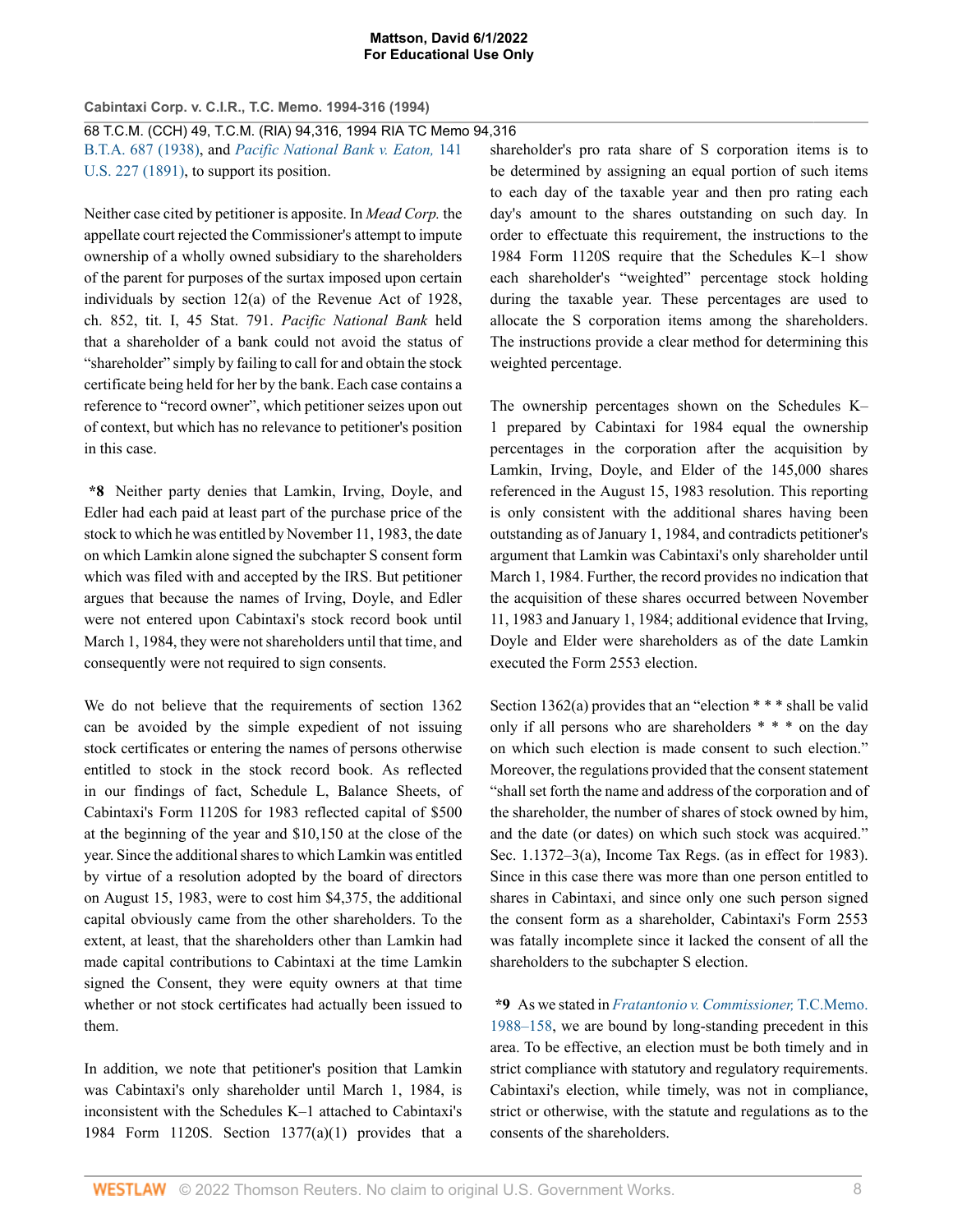**Cabintaxi Corp. v. C.I.R., T.C. Memo. 1994-316 (1994)** 68 T.C.M. (CCH) 49, T.C.M. (RIA) 94,316, 1994 RIA TC Memo 94,316

The Court of Appeals for the Ninth Circuit considered the issue under discussion in *[Kean v. Commissioner,](http://www.westlaw.com/Link/Document/FullText?findType=Y&serNum=1972112969&pubNum=0000350&originatingDoc=I06017726b5f311d9bdd1cfdd544ca3a4&refType=RP&originationContext=document&vr=3.0&rs=cblt1.0&transitionType=DocumentItem&contextData=(sc.UserEnteredCitation))* 469 F.2d [1183 \(9th Cir.1972\)](http://www.westlaw.com/Link/Document/FullText?findType=Y&serNum=1972112969&pubNum=0000350&originatingDoc=I06017726b5f311d9bdd1cfdd544ca3a4&refType=RP&originationContext=document&vr=3.0&rs=cblt1.0&transitionType=DocumentItem&contextData=(sc.UserEnteredCitation)), revg. on another issue and remanding [51 T.C. 337 \(1968\).](http://www.westlaw.com/Link/Document/FullText?findType=Y&serNum=1968290023&pubNum=0000838&originatingDoc=I06017726b5f311d9bdd1cfdd544ca3a4&refType=RP&originationContext=document&vr=3.0&rs=cblt1.0&transitionType=DocumentItem&contextData=(sc.UserEnteredCitation)) In *Kean,* the Court of Appeals held that where brothers had jointly invested in corporate stock but the stock was taken only in the name of one of the brothers, the brothers were both shareholders for purposes of consenting to the subchapter S election, and the failure of the brother who was not a record shareholder to file a consent invalidated the election. *Id.* at 1187. The Court pointed out that if a subchapter S election is made, the corporation is exempt from corporate taxes, and the shareholders may deduct corporate net operating losses but must pay personal income tax on all corporate income whether distributed or not. The final determination of whether there is to be an election should be made by those who would suffer the tax consequences of it. Therefore, "shareholders" who must file a consent are not necessarily "shareholders of record" but rather beneficial owners of shares "who would have to include in gross income dividends distributed with respect to the stock of the corporation." *Id.* [at 1187](http://www.westlaw.com/Link/Document/FullText?findType=Y&serNum=1972112969&pubNum=0000350&originatingDoc=I06017726b5f311d9bdd1cfdd544ca3a4&refType=RP&fi=co_pp_sp_350_1187&originationContext=document&vr=3.0&rs=cblt1.0&transitionType=DocumentItem&contextData=(sc.UserEnteredCitation)#co_pp_sp_350_1187) (quoting sec. 1.1371–1(d)(1), Income Tax Regs.). We think the individuals in this case who had made a substantial investment in Cabintaxi at the time the consent was filed by Lamkin fall within the concept of "shareholder" articulated by the Court of Appeals in *Kean.* In addition, in this case, as in *Kean v. Commissioner, supra* at 1185, the allocation of corporate losses among individuals is inconsistent with a finding that the corporation's only shareholders were the shareholders of record.

For the foregoing reasons, we hold that there was no valid subchapter S election.

Cabintaxi's 1984 return states that Cabintaxi's business began in January, 1984. On its 1984 and 1985 returns, Cabintaxi claims three classes of deductions: (1) Trade or business expenses under section  $162(a)$ ; (2) deductions for amortization of start-up expenditures under [section 195](http://www.westlaw.com/Link/Document/FullText?findType=L&pubNum=1012823&cite=26USCAS195&originatingDoc=I06017726b5f311d9bdd1cfdd544ca3a4&refType=LQ&originationContext=document&vr=3.0&rs=cblt1.0&transitionType=DocumentItem&contextData=(sc.UserEnteredCitation)); and (3) deductions for amortization of organization expenditures under [section 248](http://www.westlaw.com/Link/Document/FullText?findType=L&pubNum=1012823&cite=26USCAS248&originatingDoc=I06017726b5f311d9bdd1cfdd544ca3a4&refType=LQ&originationContext=document&vr=3.0&rs=cblt1.0&transitionType=DocumentItem&contextData=(sc.UserEnteredCitation)).

Petitioner makes only a single overall argument to support its contention that Cabintaxi is entitled to deductions pursuant to [sections 162\(a\),](http://www.westlaw.com/Link/Document/FullText?findType=L&pubNum=1012823&cite=26USCAS162&originatingDoc=I06017726b5f311d9bdd1cfdd544ca3a4&refType=RB&originationContext=document&vr=3.0&rs=cblt1.0&transitionType=DocumentItem&contextData=(sc.UserEnteredCitation)#co_pp_8b3b0000958a4) [195](http://www.westlaw.com/Link/Document/FullText?findType=L&pubNum=1012823&cite=26USCAS195&originatingDoc=I06017726b5f311d9bdd1cfdd544ca3a4&refType=LQ&originationContext=document&vr=3.0&rs=cblt1.0&transitionType=DocumentItem&contextData=(sc.UserEnteredCitation)) and [248;](http://www.westlaw.com/Link/Document/FullText?findType=L&pubNum=1012823&cite=26USCAS248&originatingDoc=I06017726b5f311d9bdd1cfdd544ca3a4&refType=LQ&originationContext=document&vr=3.0&rs=cblt1.0&transitionType=DocumentItem&contextData=(sc.UserEnteredCitation)) namely, that Cabintaxi was carrying on a trade or business in 1984 and 1985. Petitioner argues that Cabintaxi was carrying on a trade or business

because (1) its activities were carried on for profit, (2) it devoted substantial time to its activities, (3) it had the authority to sell the Cabintaxi System, and (4) the Cabintaxi System was a fully developed product ready to be sold.

**\*10** Like petitioner, respondent makes only one argument in support of disallowance of Cabintaxi's claimed deductions under [sections 162\(a\),](http://www.westlaw.com/Link/Document/FullText?findType=L&pubNum=1012823&cite=26USCAS162&originatingDoc=I06017726b5f311d9bdd1cfdd544ca3a4&refType=RB&originationContext=document&vr=3.0&rs=cblt1.0&transitionType=DocumentItem&contextData=(sc.UserEnteredCitation)#co_pp_8b3b0000958a4) [195](http://www.westlaw.com/Link/Document/FullText?findType=L&pubNum=1012823&cite=26USCAS195&originatingDoc=I06017726b5f311d9bdd1cfdd544ca3a4&refType=LQ&originationContext=document&vr=3.0&rs=cblt1.0&transitionType=DocumentItem&contextData=(sc.UserEnteredCitation)) and [248;](http://www.westlaw.com/Link/Document/FullText?findType=L&pubNum=1012823&cite=26USCAS248&originatingDoc=I06017726b5f311d9bdd1cfdd544ca3a4&refType=LQ&originationContext=document&vr=3.0&rs=cblt1.0&transitionType=DocumentItem&contextData=(sc.UserEnteredCitation)) namely, that Cabintaxi was *not* carrying on a trade or business in either 1984 or 1985. Respondent maintains that all of Cabintaxi's activities during those years were merely preliminary to the commencement of a trade or business.

Neither party attempts to draw any distinction between "beginning with the month in which the active trade or business begins", in section  $195(b)(1)$ , "beginning with the month in which the corporation begins business", in [section](http://www.westlaw.com/Link/Document/FullText?findType=L&pubNum=1012823&cite=26USCAS248&originatingDoc=I06017726b5f311d9bdd1cfdd544ca3a4&refType=RB&originationContext=document&vr=3.0&rs=cblt1.0&transitionType=DocumentItem&contextData=(sc.UserEnteredCitation)#co_pp_8b3b0000958a4) [248\(a\)](http://www.westlaw.com/Link/Document/FullText?findType=L&pubNum=1012823&cite=26USCAS248&originatingDoc=I06017726b5f311d9bdd1cfdd544ca3a4&refType=RB&originationContext=document&vr=3.0&rs=cblt1.0&transitionType=DocumentItem&contextData=(sc.UserEnteredCitation)#co_pp_8b3b0000958a4), and the general concept of when the "carrying on any trade or business" under [section 162\(a\)](http://www.westlaw.com/Link/Document/FullText?findType=L&pubNum=1012823&cite=26USCAS162&originatingDoc=I06017726b5f311d9bdd1cfdd544ca3a4&refType=RB&originationContext=document&vr=3.0&rs=cblt1.0&transitionType=DocumentItem&contextData=(sc.UserEnteredCitation)#co_pp_8b3b0000958a4) actually begins. We therefore proceed to an investigation of whether, under [section 162\(a\),](http://www.westlaw.com/Link/Document/FullText?findType=L&pubNum=1012823&cite=26USCAS162&originatingDoc=I06017726b5f311d9bdd1cfdd544ca3a4&refType=RB&originationContext=document&vr=3.0&rs=cblt1.0&transitionType=DocumentItem&contextData=(sc.UserEnteredCitation)#co_pp_8b3b0000958a4) Cabintaxi was engaged in carrying on any trade or business during the years in question.

Expenses may be deducted under section  $162(a)$  if they are  $(1)$ incurred in carrying on a trade or business, (2) ordinary and necessary, and (3) paid or incurred within the taxable year. The inquiry as to whether a taxpayer is carrying on a trade or business is dependent on the facts and circumstances of each case. *[Commissioner v. Groetzinger,](http://www.westlaw.com/Link/Document/FullText?findType=Y&serNum=1987023335&pubNum=0000780&originatingDoc=I06017726b5f311d9bdd1cfdd544ca3a4&refType=RP&fi=co_pp_sp_780_36&originationContext=document&vr=3.0&rs=cblt1.0&transitionType=DocumentItem&contextData=(sc.UserEnteredCitation)#co_pp_sp_780_36)* 480 U.S. 23, 36 (1987).

In *[McManus v. Commissioner,](http://www.westlaw.com/Link/Document/FullText?findType=Y&serNum=1987094258&pubNum=0001051&originatingDoc=I06017726b5f311d9bdd1cfdd544ca3a4&refType=RP&originationContext=document&vr=3.0&rs=cblt1.0&transitionType=DocumentItem&contextData=(sc.UserEnteredCitation))* T.C.Memo. 1987–457, affd. without opinion [865 F.2d 255 \(4th Cir.1988\)](http://www.westlaw.com/Link/Document/FullText?findType=Y&serNum=1988159472&pubNum=0000350&originatingDoc=I06017726b5f311d9bdd1cfdd544ca3a4&refType=RP&originationContext=document&vr=3.0&rs=cblt1.0&transitionType=DocumentItem&contextData=(sc.UserEnteredCitation)), we set forth three criteria that are generally accepted as indicative of carrying on a trade or business, and we repeat them here. First, the taxpayer must undertake an activity intending to make a profit. Second, the taxpayer must be regularly and actively involved in the activity. Third, the taxpayer's business operations must actually have commenced.

Respondent maintains in this case that Cabintaxi's activities were merely preliminary to the commencement of a trade or business, and that during 1984 and 1985 Cabintaxi's business operations had not actually commenced. Respondent does not, however, contend that Cabintaxi lacked a profit motive.

In *[Madison Gas & Elec. Co. v. Commissioner,](http://www.westlaw.com/Link/Document/FullText?findType=Y&serNum=1980143601&pubNum=0000350&originatingDoc=I06017726b5f311d9bdd1cfdd544ca3a4&refType=RP&fi=co_pp_sp_350_517&originationContext=document&vr=3.0&rs=cblt1.0&transitionType=DocumentItem&contextData=(sc.UserEnteredCitation)#co_pp_sp_350_517)* 633 F.2d 512, [517 \(7th Cir.1980\)](http://www.westlaw.com/Link/Document/FullText?findType=Y&serNum=1980143601&pubNum=0000350&originatingDoc=I06017726b5f311d9bdd1cfdd544ca3a4&refType=RP&fi=co_pp_sp_350_517&originationContext=document&vr=3.0&rs=cblt1.0&transitionType=DocumentItem&contextData=(sc.UserEnteredCitation)#co_pp_sp_350_517) affg. [72 T.C. 521 \(1979\),](http://www.westlaw.com/Link/Document/FullText?findType=Y&serNum=1979290047&pubNum=0000838&originatingDoc=I06017726b5f311d9bdd1cfdd544ca3a4&refType=RP&originationContext=document&vr=3.0&rs=cblt1.0&transitionType=DocumentItem&contextData=(sc.UserEnteredCitation)) the Court of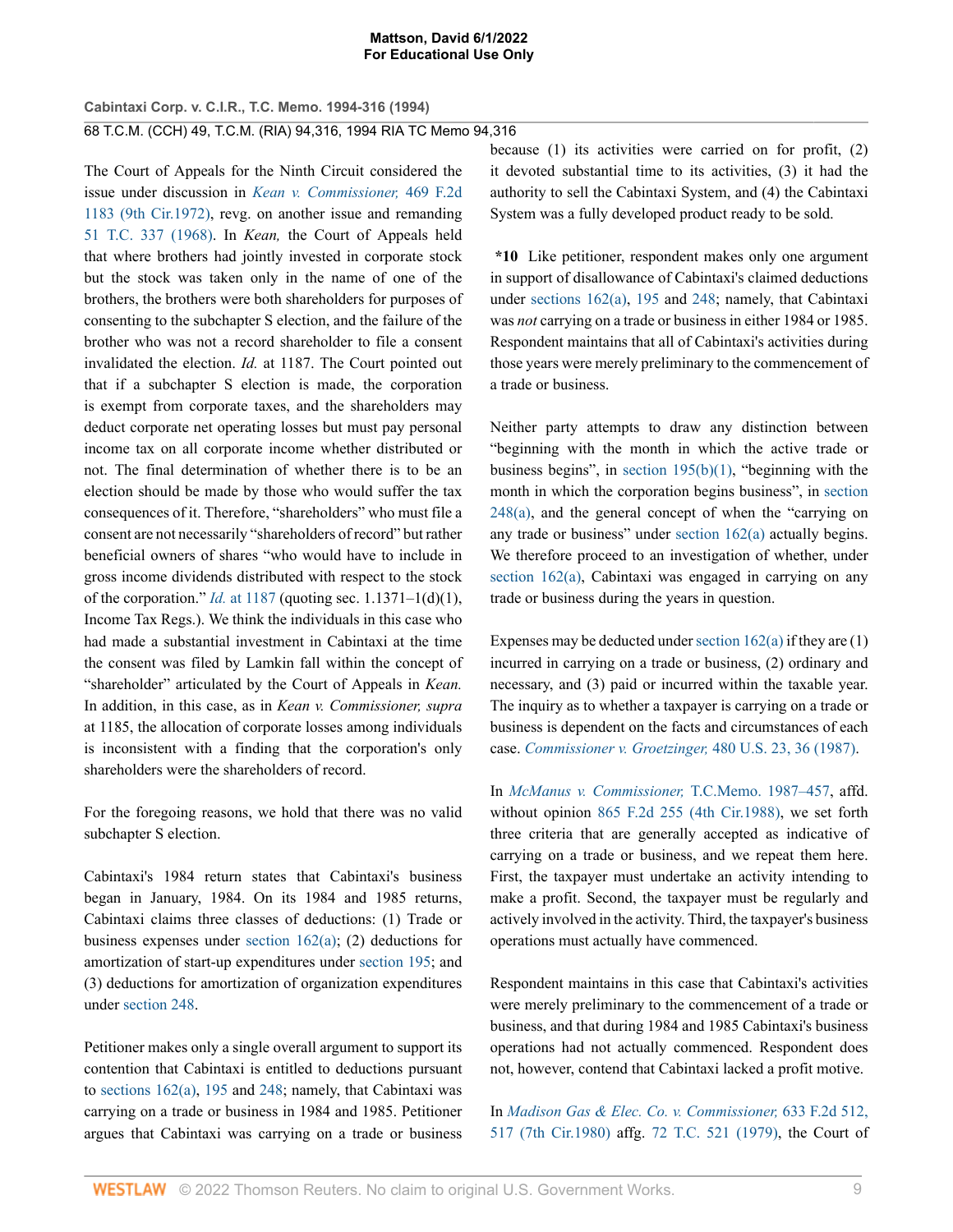**Cabintaxi Corp. v. C.I.R., T.C. Memo. 1994-316 (1994)**

68 T.C.M. (CCH) 49, T.C.M. (RIA) 94,316, 1994 RIA TC Memo 94,316

Appeals for the Seventh Circuit (the Court to which an appeal of this case would normally lie) affirmed the application of the principles set forth in *[Richmond Tel. Corp. v. United States,](http://www.westlaw.com/Link/Document/FullText?findType=Y&serNum=1965113612&pubNum=0000350&originatingDoc=I06017726b5f311d9bdd1cfdd544ca3a4&refType=RP&fi=co_pp_sp_350_907&originationContext=document&vr=3.0&rs=cblt1.0&transitionType=DocumentItem&contextData=(sc.UserEnteredCitation)#co_pp_sp_350_907)* [345 F.2d 901, 907 \(4th Cir.1965\),](http://www.westlaw.com/Link/Document/FullText?findType=Y&serNum=1965113612&pubNum=0000350&originatingDoc=I06017726b5f311d9bdd1cfdd544ca3a4&refType=RP&fi=co_pp_sp_350_907&originationContext=document&vr=3.0&rs=cblt1.0&transitionType=DocumentItem&contextData=(sc.UserEnteredCitation)#co_pp_sp_350_907) vacated per curiam on other grounds [382 U.S. 68 \(1965\)](http://www.westlaw.com/Link/Document/FullText?findType=Y&serNum=1965202645&pubNum=0000780&originatingDoc=I06017726b5f311d9bdd1cfdd544ca3a4&refType=RP&originationContext=document&vr=3.0&rs=cblt1.0&transitionType=DocumentItem&contextData=(sc.UserEnteredCitation)), for determining when a business begins for purposes of [section 162\(a\).](http://www.westlaw.com/Link/Document/FullText?findType=L&pubNum=1012823&cite=26USCAS162&originatingDoc=I06017726b5f311d9bdd1cfdd544ca3a4&refType=RB&originationContext=document&vr=3.0&rs=cblt1.0&transitionType=DocumentItem&contextData=(sc.UserEnteredCitation)#co_pp_8b3b0000958a4) *Richmond Tel. Corp.* holds that

even though a taxpayer has made a firm decision to enter into business and over a considerable period of time spent money in preparation for entering that business, he still has not "engaged in carrying on any trade or business" within the intendment of section  $162(a)$  until such time as the business has begun to function as a going concern and performed those activities for which it was organized. [*[Id.](http://www.westlaw.com/Link/Document/FullText?findType=Y&serNum=1965113612&pubNum=0000350&originatingDoc=I06017726b5f311d9bdd1cfdd544ca3a4&refType=RP&fi=co_pp_sp_350_907&originationContext=document&vr=3.0&rs=cblt1.0&transitionType=DocumentItem&contextData=(sc.UserEnteredCitation)#co_pp_sp_350_907)* [at 907;](http://www.westlaw.com/Link/Document/FullText?findType=Y&serNum=1965113612&pubNum=0000350&originatingDoc=I06017726b5f311d9bdd1cfdd544ca3a4&refType=RP&fi=co_pp_sp_350_907&originationContext=document&vr=3.0&rs=cblt1.0&transitionType=DocumentItem&contextData=(sc.UserEnteredCitation)#co_pp_sp_350_907) fn. ref. omitted.]

**\*11** At trial, petitioner called Marsden Burger to testify as a mass transportation industry expert. Burger testified that the mass transportation industry had undergone a metamorphosis in recent years due to advancing technology. In earlier years, a purchasing entity, usually a governmental entity, would design the mass transportation system it needed and then enter the marketplace to purchase the system. However, many purchasers began to find that they no longer had the expertise required to keep abreast of the technological advancements. In an effort to utilize mass transportation systems employing the latest technology, according to Burger, purchasers have begun to take a turnkey approach to developing and implementing mass transportation systems. He described the turnkey approach as one in which the suppliers directly approach the purchasers in an attempt to convince them that the supplier's technology will meet the purchaser's needs. Once a purchaser chooses a turnkey supplier, the supplier not only provides the technology for the mass transportation system, but also functions as overseer of the construction and its implementation.

Burger also testified that the marketing phase can be accomplished with a minimum of personnel, and that additional personnel are only added once the project begins. He further testified that "the project is the most important thing. \* \* \* of the 80 or 90 transportation projects that get started, maybe five or six are ever completed. So that is why that project was so important. A real project is extremely important."

During 1984 and 1985 Cabintaxi spent many hours attempting to market the System and pursuing leads that might produce a project. Cabintaxi proposed the Cabintaxi system to the City of Indianapolis, which was Cabintaxi's most promising potential client. However, in spite of Cabintaxi's efforts during 1984 and 1985, it was never able to obtain a single project; therefore, it did not sell, build, install, or maintain an automated transportation system.

Applying the rationale of *Richmond Tel. Corp. v. United States, supra,* to this case, we conclude that in 1984 and 1985, Cabintaxi's business had not yet commenced, since it had not yet begun to function as a going concern performing any of the activities for which it was organized; namely, selling, building, installing and maintaining an automated transportation system. Since Cabintaxi's business had not commenced in either 1984 or 1985, it was not in those years carrying on a trade or business and therefore was not entitled to deduct expenses under [section 162\(a\)](http://www.westlaw.com/Link/Document/FullText?findType=L&pubNum=1012823&cite=26USCAS162&originatingDoc=I06017726b5f311d9bdd1cfdd544ca3a4&refType=RB&originationContext=document&vr=3.0&rs=cblt1.0&transitionType=DocumentItem&contextData=(sc.UserEnteredCitation)#co_pp_8b3b0000958a4), which would include the amortization of start-up expenditures under [section 195](http://www.westlaw.com/Link/Document/FullText?findType=L&pubNum=1012823&cite=26USCAS195&originatingDoc=I06017726b5f311d9bdd1cfdd544ca3a4&refType=LQ&originationContext=document&vr=3.0&rs=cblt1.0&transitionType=DocumentItem&contextData=(sc.UserEnteredCitation)) and organizational expenditures under [section 248.](http://www.westlaw.com/Link/Document/FullText?findType=L&pubNum=1012823&cite=26USCAS248&originatingDoc=I06017726b5f311d9bdd1cfdd544ca3a4&refType=LQ&originationContext=document&vr=3.0&rs=cblt1.0&transitionType=DocumentItem&contextData=(sc.UserEnteredCitation))

Petitioner relies heavily upon *[Snyder v. United States,](http://www.westlaw.com/Link/Document/FullText?findType=Y&serNum=1982114513&pubNum=0000350&originatingDoc=I06017726b5f311d9bdd1cfdd544ca3a4&refType=RP&originationContext=document&vr=3.0&rs=cblt1.0&transitionType=DocumentItem&contextData=(sc.UserEnteredCitation))* 674 [F.2d 1359 \(10th Cir.1982\)](http://www.westlaw.com/Link/Document/FullText?findType=Y&serNum=1982114513&pubNum=0000350&originatingDoc=I06017726b5f311d9bdd1cfdd544ca3a4&refType=RP&originationContext=document&vr=3.0&rs=cblt1.0&transitionType=DocumentItem&contextData=(sc.UserEnteredCitation)), to support its argument that Cabintaxi was carrying on a trade or business during 1984 and 1985. Petitioner has picked out isolated statements from *Snyder* and put them together into a pastiche of tests which it claims Cabintaxi has met. In *Snyder,* the questions (which the Court of Appeals did not decide because of inadequate findings of fact below) were whether an attorney who had written photography books was engaged in the trade or business of being an author and entitled to currently deduct his costs, or was pursuing a hobby. *Snyder* also raised the subsidiary question of whether such costs, even though incurred in a profit-making endeavor, had to be capitalized rather than deducted currently.

**\*12** In the case before us, the start-up expenditures under [section 195](http://www.westlaw.com/Link/Document/FullText?findType=L&pubNum=1012823&cite=26USCAS195&originatingDoc=I06017726b5f311d9bdd1cfdd544ca3a4&refType=LQ&originationContext=document&vr=3.0&rs=cblt1.0&transitionType=DocumentItem&contextData=(sc.UserEnteredCitation)), and the organizational expenses under [section](http://www.westlaw.com/Link/Document/FullText?findType=L&pubNum=1012823&cite=26USCAS248&originatingDoc=I06017726b5f311d9bdd1cfdd544ca3a4&refType=LQ&originationContext=document&vr=3.0&rs=cblt1.0&transitionType=DocumentItem&contextData=(sc.UserEnteredCitation)) [248](http://www.westlaw.com/Link/Document/FullText?findType=L&pubNum=1012823&cite=26USCAS248&originatingDoc=I06017726b5f311d9bdd1cfdd544ca3a4&refType=LQ&originationContext=document&vr=3.0&rs=cblt1.0&transitionType=DocumentItem&contextData=(sc.UserEnteredCitation)), are expenditures that must be capitalized and might be amortized under appropriate circumstances, but again, the carrying on of a trade or business threshold must first have been reached before amortization deductions may commence. As we have held, that threshold was not reached in 1984 and 1985. (We note in passing that *Snyder's* approach to an author's expenses was obliquely criticized by the Court of Appeals for the Seventh Circuit in *[Encyclopaedia Britannica,](http://www.westlaw.com/Link/Document/FullText?findType=Y&serNum=1982136081&pubNum=0000350&originatingDoc=I06017726b5f311d9bdd1cfdd544ca3a4&refType=RP&fi=co_pp_sp_350_215&originationContext=document&vr=3.0&rs=cblt1.0&transitionType=DocumentItem&contextData=(sc.UserEnteredCitation)#co_pp_sp_350_215)*